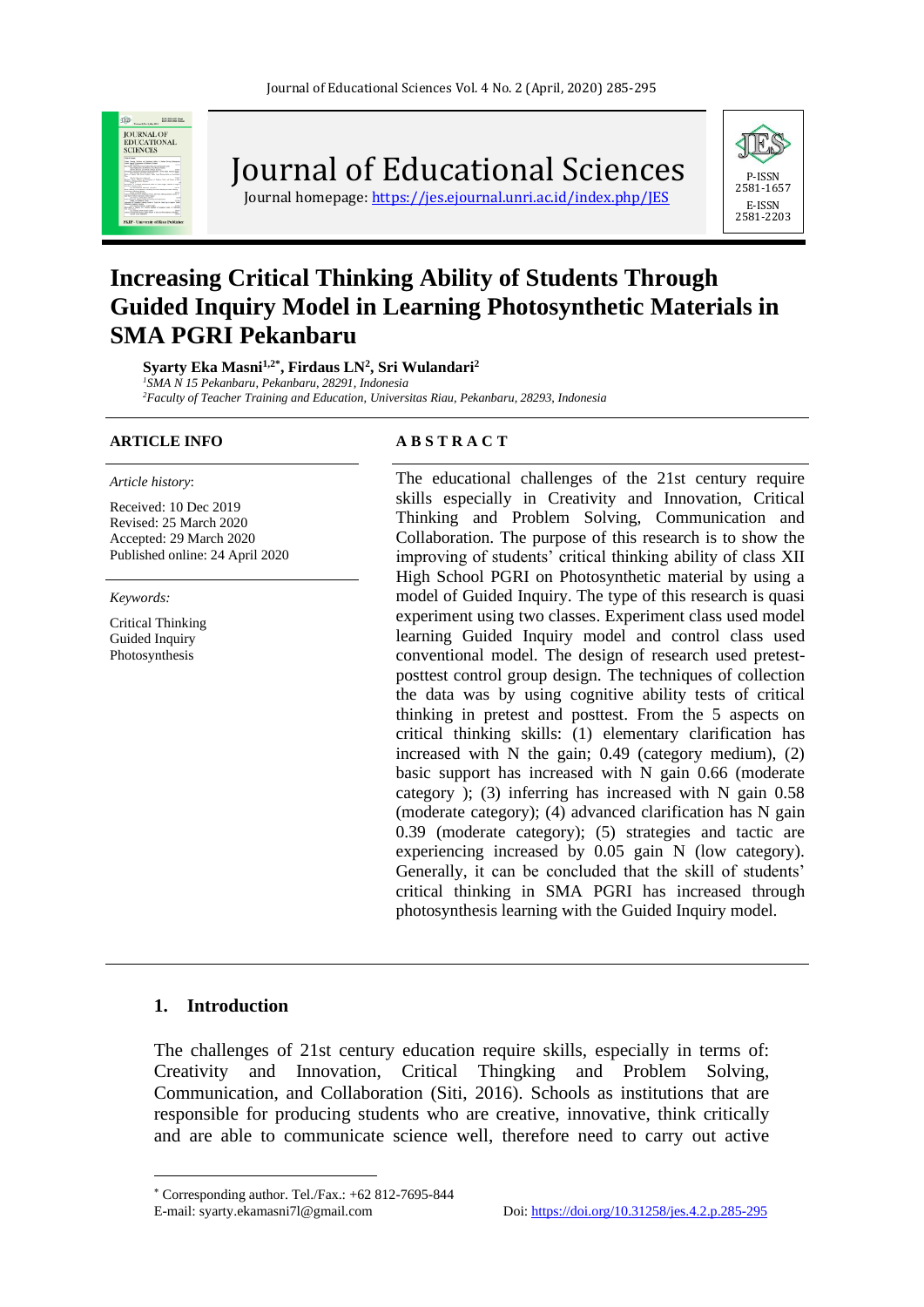learning by using innovative learning models. According to Turiman, (2012) 21st century skills consist of four main domains namely the digital era of literacy, inventive thinking, effective communication and high productivity.

Science education in Indonesia is still lagging behind other countries, this can be seen from the results of the Program for International Student Assessment (PISA) in 2015 Indonesia's ranking is still relatively low for Science 64 out of 72 countries (Balitbang Kemendikbud, 2016). This is also evident from the results of the National Examination especially in Riau Province in the field of biological studies which is still low, namely in 2015/2016 it was 55.98; 2016/2017 is 46.43 and 2017/2018 is 48.06. For this reason, there needs to be an improvement in the science learning process so that it can improve learning outcomes. The learning process is inseparable from the teacher's role, therefore the teacher must be able to invite students to be actively involved in learning activities. This is in line with the opinion of Rusman (2012) that a teacher must be able to become an educator, guide and can create an interesting learning atmosphere, making students think critically. Students who have the ability to think critically will make students active, this is in accordance with the opinion of Anisa (2015) that the guided inquiry method increases student activity and increases students' critical thinking. Critical thinking according to Ennis (2009) with indicators, namely (1) provides a simple explanation (elementary clarification); (2) building basic skills (basic support); (3) making inference (infering); (4) make further clarification (advanced clarification); (5) managing strategy and tactics (Indrawati, 2012).

Teachers who are professional in improving the quality of education in schools, have the characteristics of understanding and being able to use various learning models. The use of various learning modes can improve the quality of thinking and creativity of students. Teachers who only use lectures do not create active learning. According to Putri (2013) learning using lectures is less effective because learning is only one-way between teachers and students.

According to Trianto (2009) learning model that can show the activeness of students is a discovery or inquiry model. Guided Inquiry Model means a learning activity that involves all students' abilities to find and conclude a problem systematically, logically, analytically, so with guidance from the teacher they can formulate their own findings with confidence (Gulo, 2008; Jacobsen 2009). Therefore, through the Guided Inquiry model, which requires students to be active in the learning process, it is believed that they will be effective in increasing their ability to think critically and be scientific.

Photosynthesis material is one of the materials contained in class XII biology learning that deals with light reactions, dark reactions, factors affecting photosynthesis, photosynthesis processes and the results of photosynthesis. The author's experience in the teaching and learning process on photosynthesis material students have difficulty because the reactions in photosynthesis involve biochemical reactions and the material is abstract so students are required to think critically. But in reality students are still lacking in critical thinking which has an impact on learning outcomes in photosynthesis material. In line with the opinions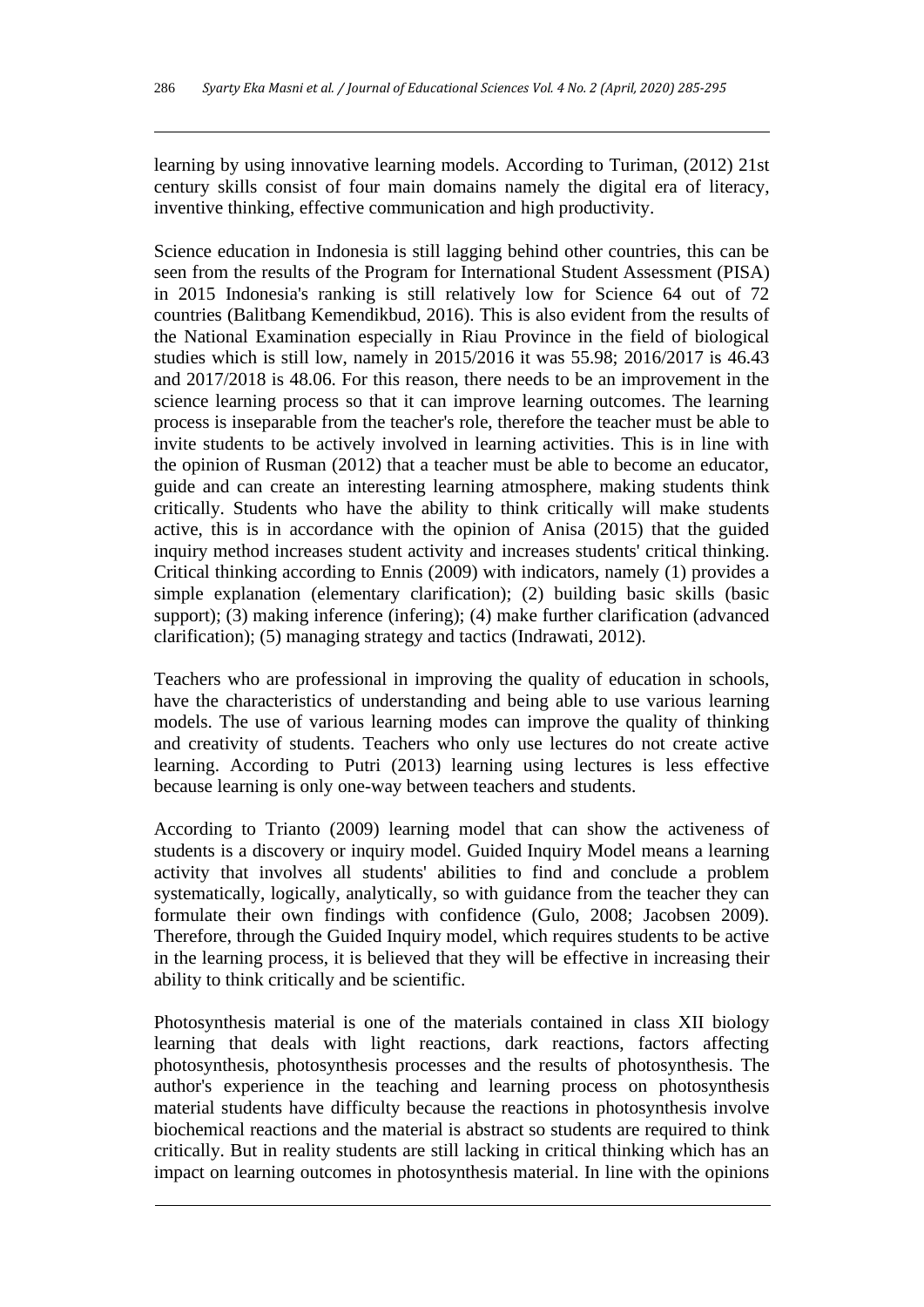of Kose, (2008) and Rahmi (2013) students experience difficulties and misunderstandings in photosynthesis material. This is thought to have an impact on UNBK results on photosynthesis material which decreased in 2014/2015 amounted to 98.78, in 2015/2016 amounted to 40.79 and experienced an increase but only slightly in 2016/2017 amounted to 52.38 and in 2017 / 2018 amounted to 55.00. To improve the results of the UN, the school held a Try Out (TO) which turned out to be also low in photosynthesis material, namely in 2015 at 16.67, in 2016 at 25.27, in 2018 at 28.00.

Based on the above background, the formulation of the problem in this study are: How to increase students' critical thinking through the application of the Guided Inquiry model in photosynthesis material. Critical thinking skills are one of the skills that students need to master. Critical thinking skills are skills and tendencies to make and assess evidence-based conclusions (Eggen & Kauchak, 2012). Marsh (1991) quoted by Ngalimun (2017) clarifies that inquiry has been used as a synonym for Inductive Thinking, Problem Solving, Discovery, and Critical Thinking.

The link between inquiry learning and critical thinking skills is explained by Massaro (2007) who states that identifying problems, gathering data, analyzing sources of information, making reasons, concluding, and evaluating can hone critical thinking skills. Critical thinking of students to be measured is according to Ennis with indicators, namely (1) giving a simple explanation (elementary clarification); (2) building basic skills (basic support); (3) making inference (infering); 4) make further clarification (advanced clarification); (5) managing strategy and tactics

Learning models that can involve students to solve and find problems are guided inquiry models. Gulo (2008). The main purpose of learning with inquiry models is to develop students' attitudes and skills so that they can become independent problem solvers (Ngalimun, 2017).

The purposes of this research is to analyze the improvement by using the Guided Inquiry learning model for critical thinking skills in Pekanbaru PGRI High School.

# **2. Methodology**

The type of research was a quasi-experimental type. This study used two classes, one class as an experimental class and one class as a control class. The research design used was a pretest-posttest control group design. According to Sugiyono (2014), the design of this study consisted of two groups chosen randomly. The ability of both groups was measured by pretest before treatment and posttest after treatment. The research site of the Pekanbaru High School PGRI was conducted in the odd semester of april 2018 to October 2019.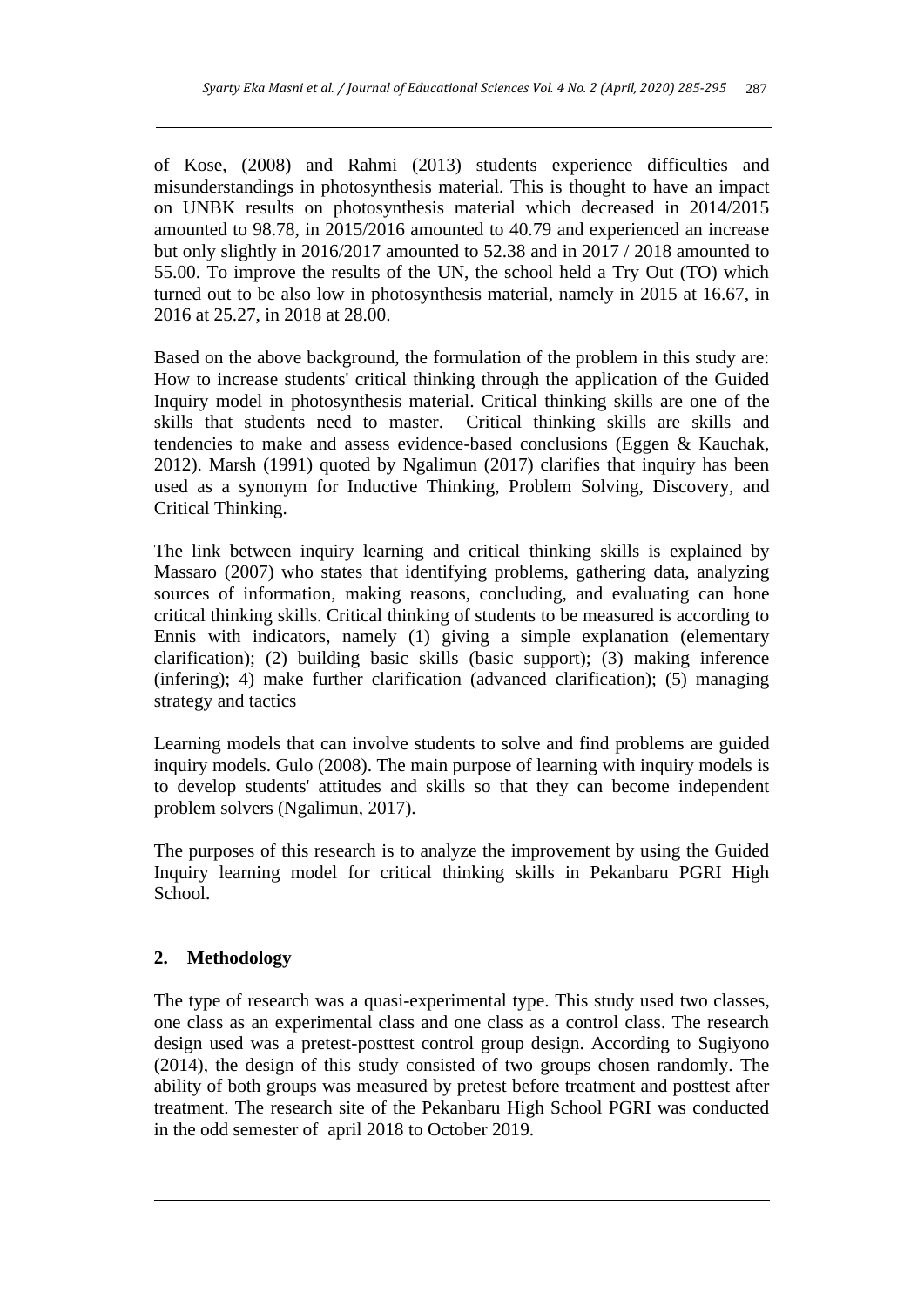The study population was all students of the Pekanbaru PGRI High School in 2018/2019 Academic Year. The research sample consisted of 55 students in each class consisting of 34 Mathematics and Natural Sciences 1 students and 34 students of Mathematics and Natural Sciences Class 2 as many as 21 students. The sampling technique was total sampling. The parameter used in this study was the cognitive ability of students' critical thinking with data collection techniques using cognitive tests of critical thinking skills in the form of pretest and posttest. The data collection instrument is an instrument of students' critical thinking abilities. Data Analysis Techniques used analyzing the cognitive abilities of students' critical thinking. Cognitive ability cognitive test instrument was analyzed in the form of objective questions. Data analysis was performed using the N Gain formula including data on test results aimed at obtaining learning outcomes using guided inquiry before and after learning with the following formula:

> *N* gain=  $\frac{postestskor-pretestskor}{idealalsym, metestskor}$ idealskor-pretestskor

From the gain index value obtained interpreted and analyzed descriptively by using the criteria as in the following table 1.

| Koefisien                        | Category |  |  |  |  |
|----------------------------------|----------|--|--|--|--|
| $N$ -Gain > 0,7                  | High     |  |  |  |  |
| $0,3 \leq N \cdot Gain \geq 0,7$ | Medium   |  |  |  |  |
| $N$ -Gain $< 0.3$                | Low      |  |  |  |  |

Table 1. Category of *N-Gain*

# **3. Results and Discussion**

Critical thinking of students to be measured is according to Ennis with aspects, namely (1) giving a simple explanation (elementary clarification); (2) building basic skills (basic support); (3) making inference (infering); 4) make further clarification (advanced clarification); (5) managing strategy and tactics.

Cognitive ability of critical thinking is measured by pretest and posttest questions. Before the pretest, the questions were tested on grade XII students in different schools to measure reliability, validity, different power, and level of difficulty using Anatest.

Measuring cognitive abilities of critical thinking is held pretest before the treatment is implemented. After 6 meetings with treatments using the guided inquiry model in the experimental class and the conventional model in the control class a posttest test was performed to see the success in cognitive abilities of critical thinking on photosynthesis material. The results are showed in Table 2.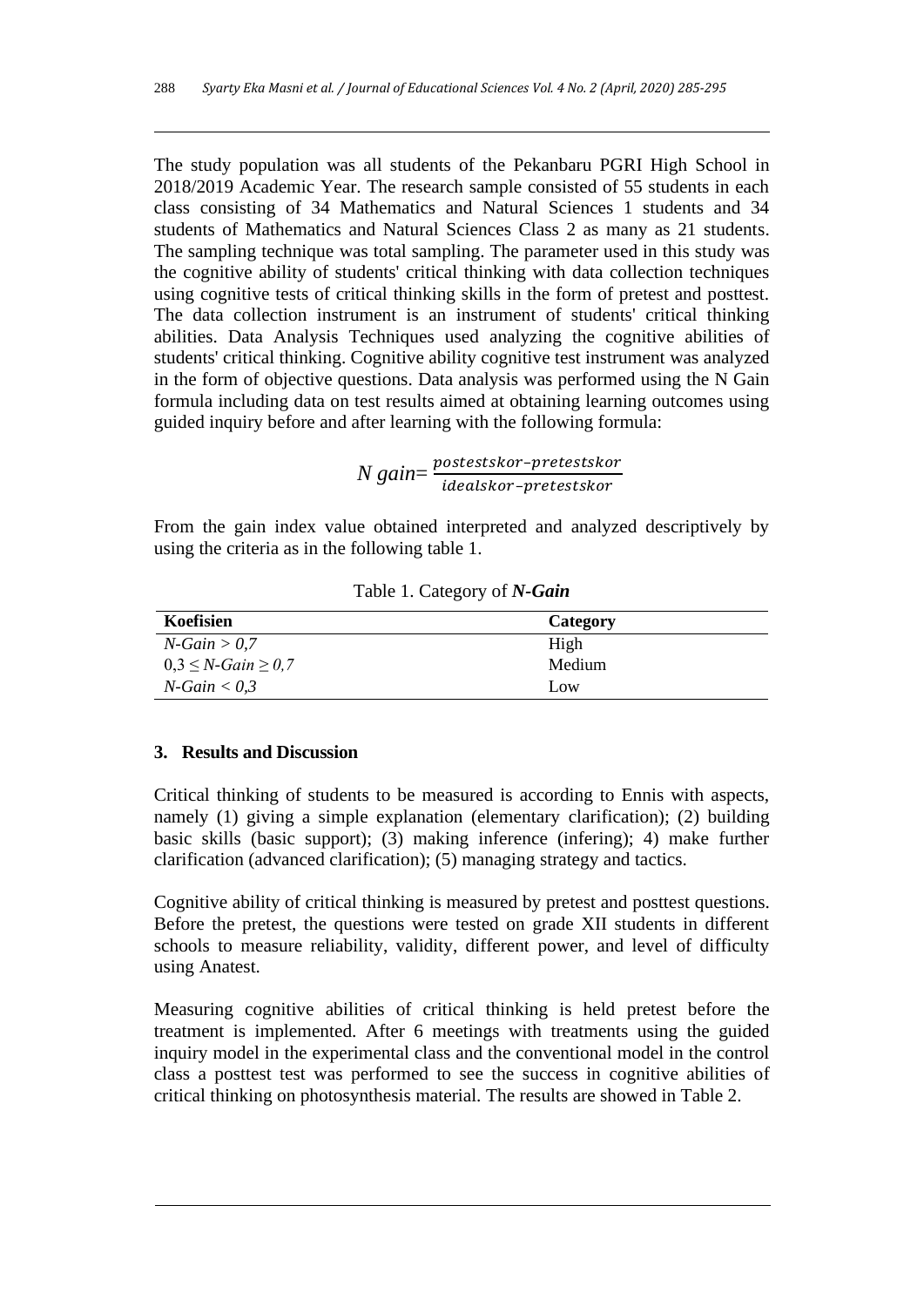| of<br><b>Aspects</b>            | <b>Control</b> |                |           |              | <b>Eksperiment</b> |                           |                         |          |
|---------------------------------|----------------|----------------|-----------|--------------|--------------------|---------------------------|-------------------------|----------|
| critical<br>thinking            | <b>Pretest</b> | <b>Postest</b> | N<br>Gain | Categor<br>y | <b>Pretest</b>     | Post<br>est               | N<br>gai<br>$\mathbf n$ | Category |
| 1.(elementary<br>clarification) | 28,17          | 34,92          | 0,09      | Low          | 30,88              | 65,19                     | 0,49                    | Medium   |
| 2. (basic<br>support            | 9,52           | 30,95          | 0,24      | Low          | 8,82               | 69,12                     | 0.66                    | Medium   |
| 3. ( <i>infering</i> )          | 26,19          | 35,71          | 0,13      | Low          | 25                 | 8,38                      | 0,58                    | Medium   |
| 4.(advanced<br>clarification)   | 28,57          | 50             | 0,30      | Medi<br>um   | 19,12              | 1,47                      | 0,39                    | Medium   |
| 5.(strategies<br>and tactic)    | 40,48          | 23,81          | $-0.28$   | Low          | 36,76              | 54,41                     | 0,28                    | Low      |
| Average                         | 26,66          | 33,33          | 0,09      | Low          | 26,47              | 64,41                     | 0,52                    | Medium   |
| t count                         | 2,068          |                |           |              | 11,68              |                           |                         |          |
| Significant                     | 0,52           |                |           |              |                    | $0,00^*$<br>$\frac{1}{2}$ |                         |          |

Table 2. Achieving Aspects of Students' Critical Thinking Abilities by Using a Guided Inquiry Model in Photosynthesis Material at SMA PGRI Pekanbaru

\*\* very significant with  $\alpha$  0.05

The experimental class has an increase in students' critical thinking skills seen from the average post-test score of 64.41 and the average pretest of 26.47 with an N gain of 0.52 in the medium category. Likewise with the control class cognitive abilities of critical thinking, the average post-test increased more than the pre-test average of 33.33 post-test and the average pretest-26,66 with an N gain of 0.09. It can be concluded that there is a significant increase in the cognitive abilities of students 'critical thinking by using guided inquiry learning models. This is in accordance with the results of Irham's research (2016). The application of guided inqury learning models has a significant influence on students' critical thinking abilities.

From the data processing cognitive abilities of critical thinking obtained aspects provide a simple explanation of an increase with n gain 0.49 in the medium category. Aspek membangun keterampilan dasar mengalami peningkatan dengan n gain 0,66 kategori sedang. Concluding aspects increased with n gain 0.58 in the medium category. The aspect of making further explanation has increased with n gain of 0.39 in the medium category. Whereas Aspects of managing strategy and tactics have increased with n gain of 0.28 in the low category.

The guided inquiry learning model includes 1) acceptance and definition of the problem, 2) hypothesis development, 3) data collection, 4) hypothesis testing and 5) drawing conclusions. The link between inquiry learning and critical thinking skills is explained by Massaro (2007) who states that identifying problems, gathering data, analyzing sources of information, making reasons, concluding, and evaluating can hone critical thinking skills. And Nurhayati's opinion (2016):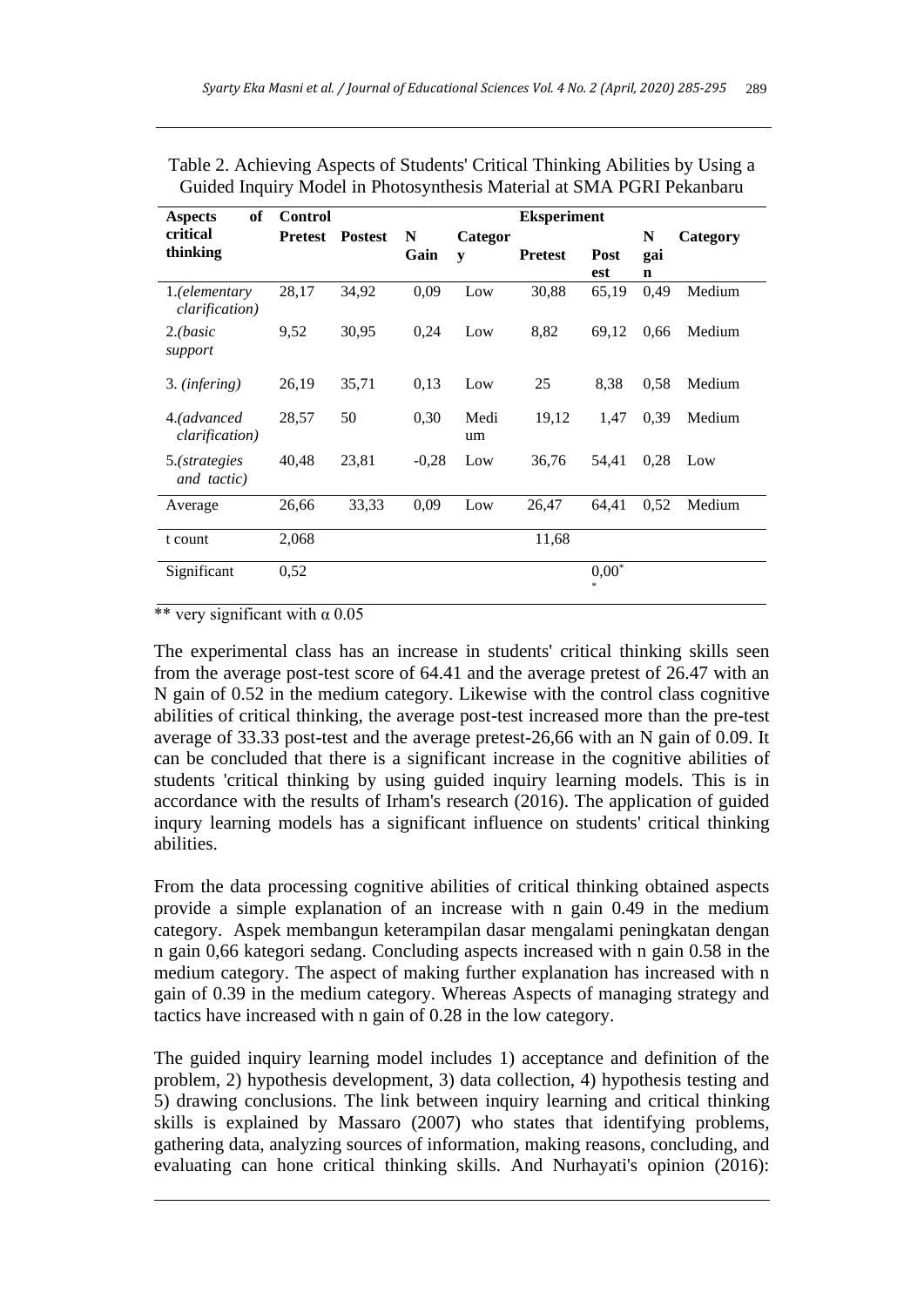Based on the results of the study it can be concluded that the critical thinking ability of students can be empowered and developed through guided inquiry learning. Critical thinking categories that can be taught to students through guided inquiry learning include (a) deducting theories to support hypotheses (b) making problem formulations and hypotheses (c) inducing or collecting data through observational or experimental activities ( d) analyzing experimental data (e) drawing conclusions (f) communicating observational or experimental results.

The first stage of the Guided Inquiry model is the problem given to students gives the opportunity for students to think critically how to solve the problem given by the teacher. Stages of acceptance and problem definition relate to aspects of critical thinking that is providing simple explanations where students analyze arguments, focus questions, ask and answer questions. Providing simple explanations is done by students after being given a problem by the teacher by making questions that arise and looking for answers to these questions. This can make students think critically connecting one concept to another so students can explain the problems given by the teacher. The guided inquiry learning model makes students willing to learn, given the questions students are motivated to think critically, cooperate in groups, increase mastery of concepts (nursafiah, 2015).

Hypothesis is a temporary answer to a problem that is still presumptive because it still must be proven true. Making hypotheses can train students to think critically because they have to make an opinion to answer a problem. Making hypotheses is related to critical thinking, namely providing a simple explanation on the indicators analyzing arguments. According to Sri Widoretno (2016): The Guided Inquiry Strategy trains the skills of developing hypotheses better than the control class. Arranging a hypothesis is a high-level thinking process, because the hypothesis is indicated from a product of an activity plan that is able to be compiled by students.

Stages of collecting data students work together to find the data needed to solve problems and test hypotheses that have been made by students. Collecting data is related to critical thinking, namely building basic skills where students consider whether the source can be trusted. And make further explanation after the data collected with the data collected can make further explanation of the existing problems. Activity to collect data students read various sources of reading and work together in groups. Stages of hypothesis testing, students are required to think critically prove the hypothesis that has been prepared. Relationship with critical thinking that is on aspects of managing strategy and tactics by determining an action. To prove the hypothesis that has been compiled students do pratikum. In doing pratikum, strategies and tactics are needed to hone the students' critical thinking skills, where the cogniitive level is at the level of creation.

Stages make conclusions that can train students' critical thinking related to the aspect of inferring. In compiling conclusions students must have concepts that are understood and understood by students and put together into a conclusion of the material learned at that time. Tri Wuryani research results (2014) Learning using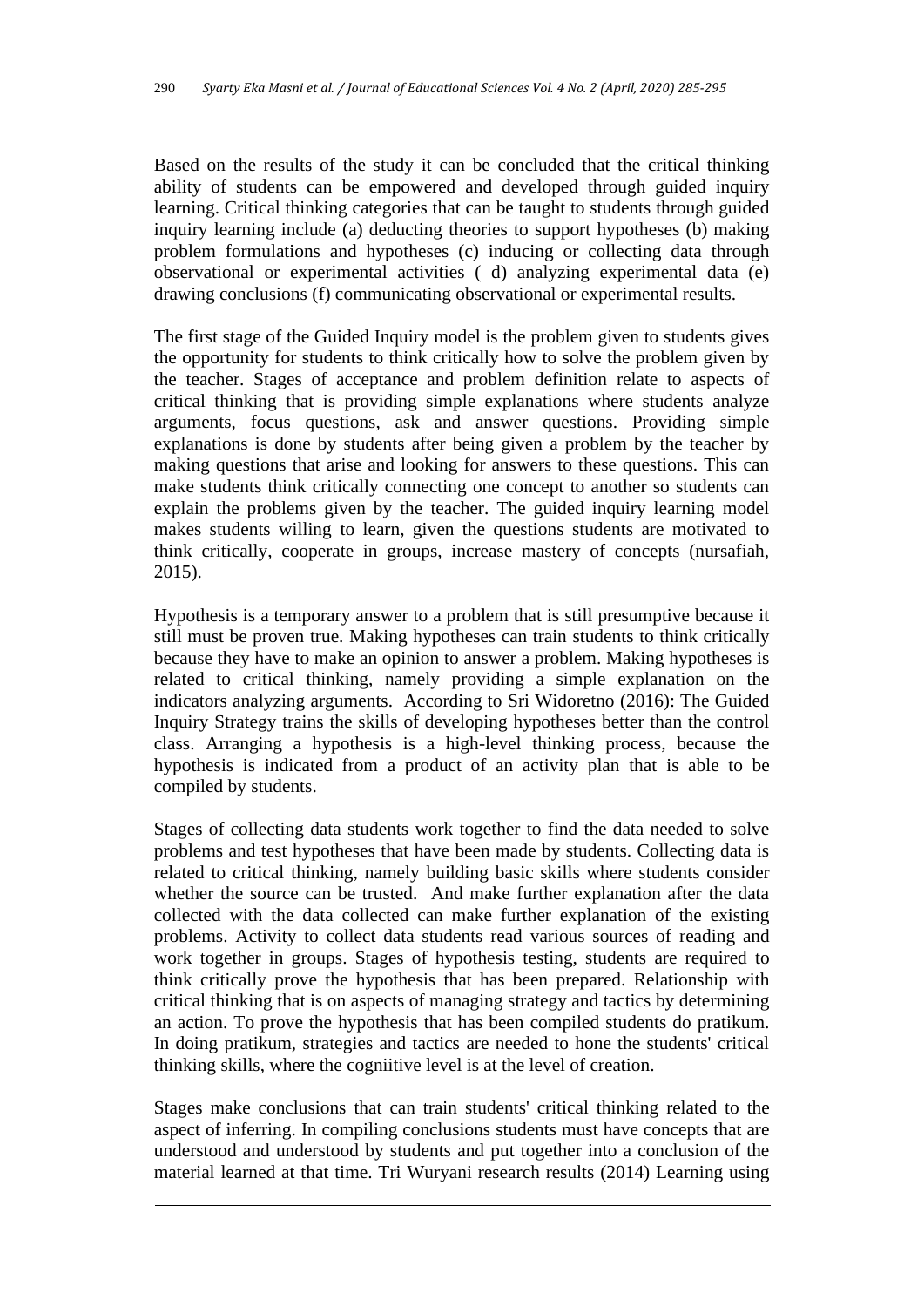inquiry methods can improve student learning outcomes, in the form of the ability to make conclusions of information that is heard and can increase student activity.

Each stage in guided inquiry requires students to think critically, this is in line with Nursafiah's opinion (2015) guided inquri learning model is very fun, trains students to work independently, helps the process of critical thinking, and helps students in understanding photosynthetic material and can create a learning atmosphere active one. Irham (2016) Guided inquiry learning model influences students' critical thinking skills because it involves students actively in discussions and experiments so they can understand the facts and concepts of the material being studied.

Critical thinking clearly requires interpretation and evaluation of observations, communication, and other sources of information, also requires skills in thinking assumptions in asking questions that are relevant in drawing short implications in thinking and debating issues continuously continuously (Fisher, 2008). An abstract photosynthetic material requires the ability to understand the photosynthesis process which involves many chemical reactions. The light reaction process requires water that is broken down with the help of sunlight to produce ATP, NADPH followed by a dark reaction to produce glucose. To prove the results of light and dark reactions, a practicum is performed so that students see the results of photosynthesis directly by comparing several treatments and writing the experimental results into a table and making a graph, whereas in the control class with the lecture method students get more from the teacher.

From the results of the study it was seen that there was an increase in students' critical thinking skills by using the Guided Inquiry model in photosynthesis material. Critical thinking skills achieved by students in every aspect have increased, this is described as follows:

# 1. Giving a simple explanation

In this aspect the researcher analyzes the indicators focusing questions with two sub-indicators found in problem number 1,2, analyzes the argument with four subindicators contained in problem numbers 3,4,5,6, asks and answers questions with two sub-indicators contained in the problem numbers 7,8,9,10. From the answers of students in the experimental class increased with the value of N gain  $= 0$ , 49 in the medium category and for the control class the value of N gain  $= 0.09$  in the low category. There is a difference in the results between the experimental class using the guided inquiry model and the control class.

### 2. Building basic support

In this aspect the researcher analyzes the indicator considering whether the source can be trusted with 2 sub-indicators contained in questions no. 11 and 12. The sub-indicator considering the use of appropriate procedures is in problem number 11 displayed an image of the Ingenhouz experiment where students must know the Ingenhaouz experimental procedure that produces a coil air because photosynthesis produces O2.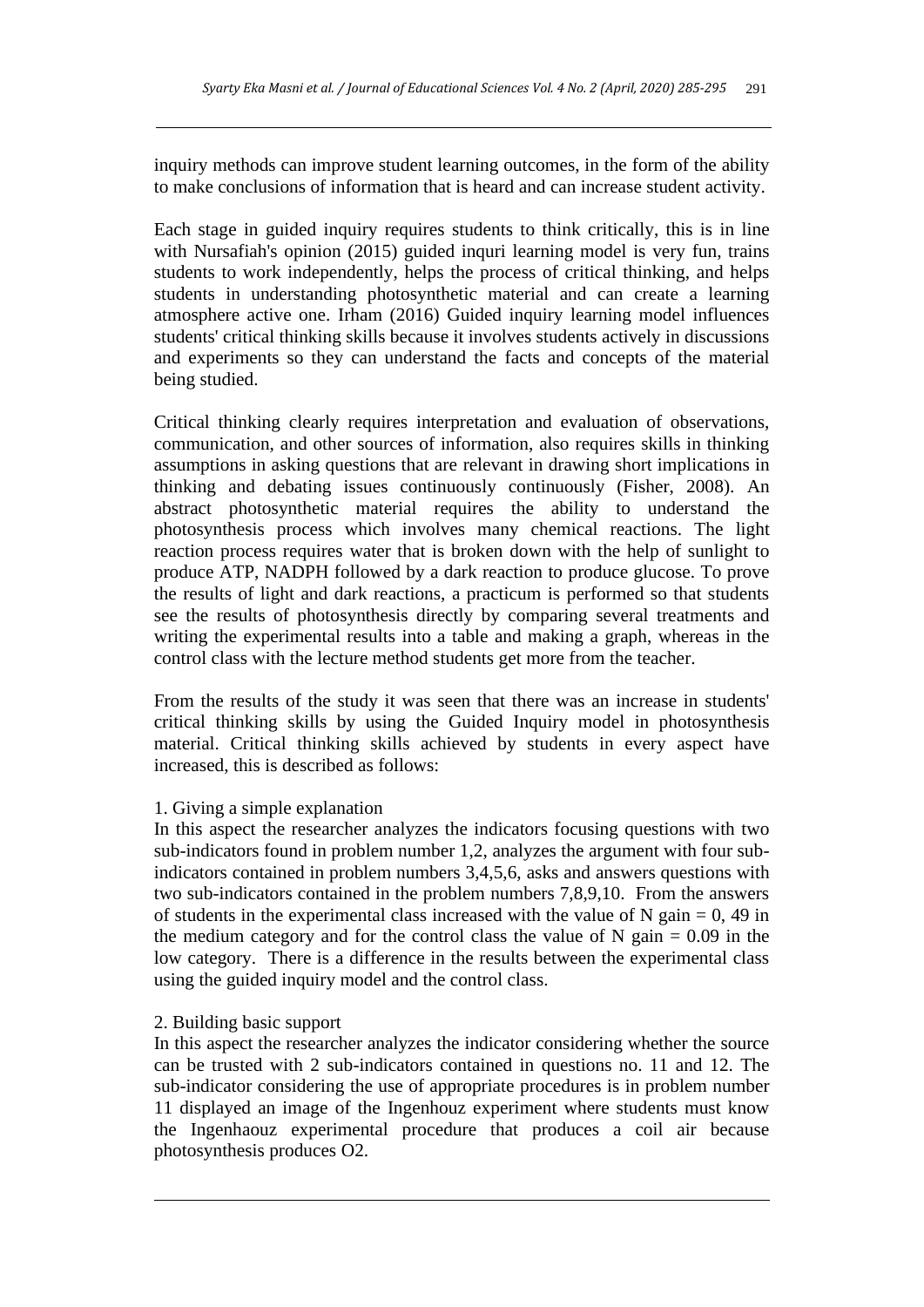The ability sub-indicator gives the reason contained in problem number 12 where students must master the Sach and Ingenhouzs experiments so that students can make equations from the two experiments. The ability to build basic skills students are expected to have a basic knowledge to be developed further. The test results of students building basic skills showed an increase where the value of N gain was 0.66 (medium category) for the experimental class and N gain was 0.24 (low category) for the control class. In accordance with the results of Munadhiro's research (2016) The quality of basic skill building skills using guided inquiry models in the hydrolysis material belongs to the good category with an average score of 49.87.

## 3. Inferring

The concluded aspect is elaborated in the induction indicator and considers the induction result. Induction is a method of thinking that starts from the rules (things or events) specifically to determine the general law (rules) (Big Indonesian Dictionary). One of the characteristics of critical thinking is being able to draw generalization conclusions from the data that has been available with data obtained from the field. (Nur fatin, 2018)

Concluding indicators are broken down into four sub-indicators namely: expressing conclusions and hypotheses found in problem number 13 students understand the conclusions of the Ingenhouzs experiment. The second subindicator found the hypothesis found in problem number 14 where students understand the process of photosynthesis can determine factors that are not needed for photosynthesis.

The third sub-indicator is to design experiments contained in problem number 15 where students have designed photosynthetic experiments and carried out experiments. Presented tools and materials for carrying out the Sach experiment to prove the presence of starch as a result of photosynthesis.

The fourth sub indicator is to draw conclusions from the probing results, contained in problem number 16. Students understand the CO2 needed in the photosynthesis process by experimenting with adding Na HCO2 (baking soda) to increase CO2 levels so that many air bubbles are produced, students are expected to be able to draw conclusions if CO2 levels are reduced in the air then the first to get an impact are producers or plants. From the test results for the aspect of concluding increase, the N gain of the experimental class was 0.58 with the medium category and the N gain for the control class was 0.13 with the low category. The same thing can be seen in the results of Yusi's (2016) indicator, which concluded that there was an increase of 0.4 (moderate category).

### 4. Making advanced clarification

Making advanced clarification consists of defining terms and considering an indicator definition and sub-indicators make the form of deviation contained in questions number 17 and 18. Definition is the formulation of the scope and characteristics of a concept which is the subject of discussion or study (KBBI,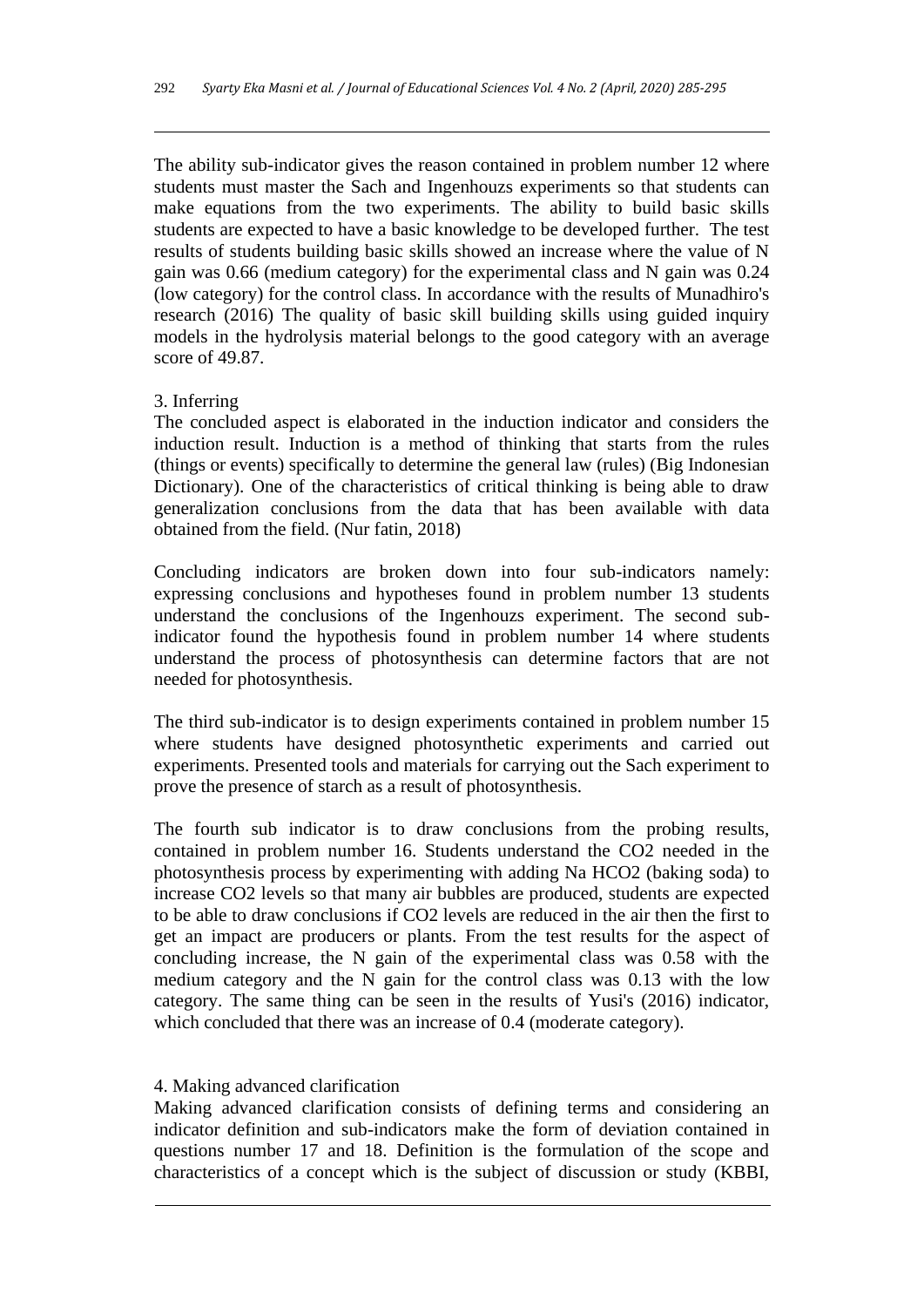2008). In question number 17 students are required to understand the concept of factors that influence photosynthesis and in question number 18 students are required to understand the concept of the Sach experiment. The aspect of making further explanation has seen improvements in N experimental class gain 0.39 (medium category) and N control class gain 0.30 (low category). Supported by the results of research by Nadipah (2016) the ability to provide further explanation using the guided Inquiry learning model included in the sufficient category.

# 5. Managing Strategies and tactics

The action and is described in two sub-indicators which reveal the problem found in problem number 19 where students understand that photosynthesis produces carbohydrates whose fuel comes from the air and from the soil.

The second sub-indicator which is choosing criteria to consider the solution that might be found in problem number 20 where students understand to test the production of glucose in the photosynthesis process is done by dropping leaves with iodine solution. The aspects of managing strategy and technique experienced a slight increase with N gain of 0.28 (low category) for the experimental class while for the control class the decrease was seen from  $N$  Gain  $= -0.28$ . In line with the results of Jiran's research (2016) indicators governing strategies and techniques as much as 53.7% are in the low category.

# **4. Conclusion**

The results of this research can be concluded that the skill of students' critical thinking in SMA PGRI had increased through photosynthesis learning with the Guided Inquiry model. The Guided Inquiry model can be used by teachers in SMA PGRI Pekanbaru in the learning process to improve students' scientific communication skills and critical thinking in biology learning.

### **References**

Alec Fiser, (2008). *Berpikir Kritis Sebuah Pengantar.* Erlangga Jakarta.

- Anisa, Z. H. (2015). Peningkatan motivasi, belajar dan kemampuan berpikir kritis siswa pada materi ekosistem melalui penerapan model inkuiri terbimbing. Jurnal Pendidikan Biologi, *6(2),* 79-85
- Eggen, P., & Kauchak, D. (2012). *Strategi dan Model Pembelajaran. Mengajarkan Konten dan Keterampilan Berpikir*. Translated by Satrio Wahono. Jakarta: Indeks.
- Gulo, W. (2008). *Strategi Belajar Mengajar*. Grassindo Jakarta [https://www.kemdikbud.go.id/main/blog/2016/12/peringkat-dan-capaian](https://www.kemdikbud.go.id/main/blog/2016/12/peringkat-dan-capaian-pisa-indonesia-mengalami-peningkatan)[pisa-indonesia-mengalami-peningkatan,](https://www.kemdikbud.go.id/main/blog/2016/12/peringkat-dan-capaian-pisa-indonesia-mengalami-peningkatan) Retrived March 2018
- Indrawati,H. (2012). Meningkatkan Keterampilan Berfikir Kritis Mahasiswa Melalui Implementasi Model Controversial Issues. *Pekbis Jurnal, 4 (1)*  63-70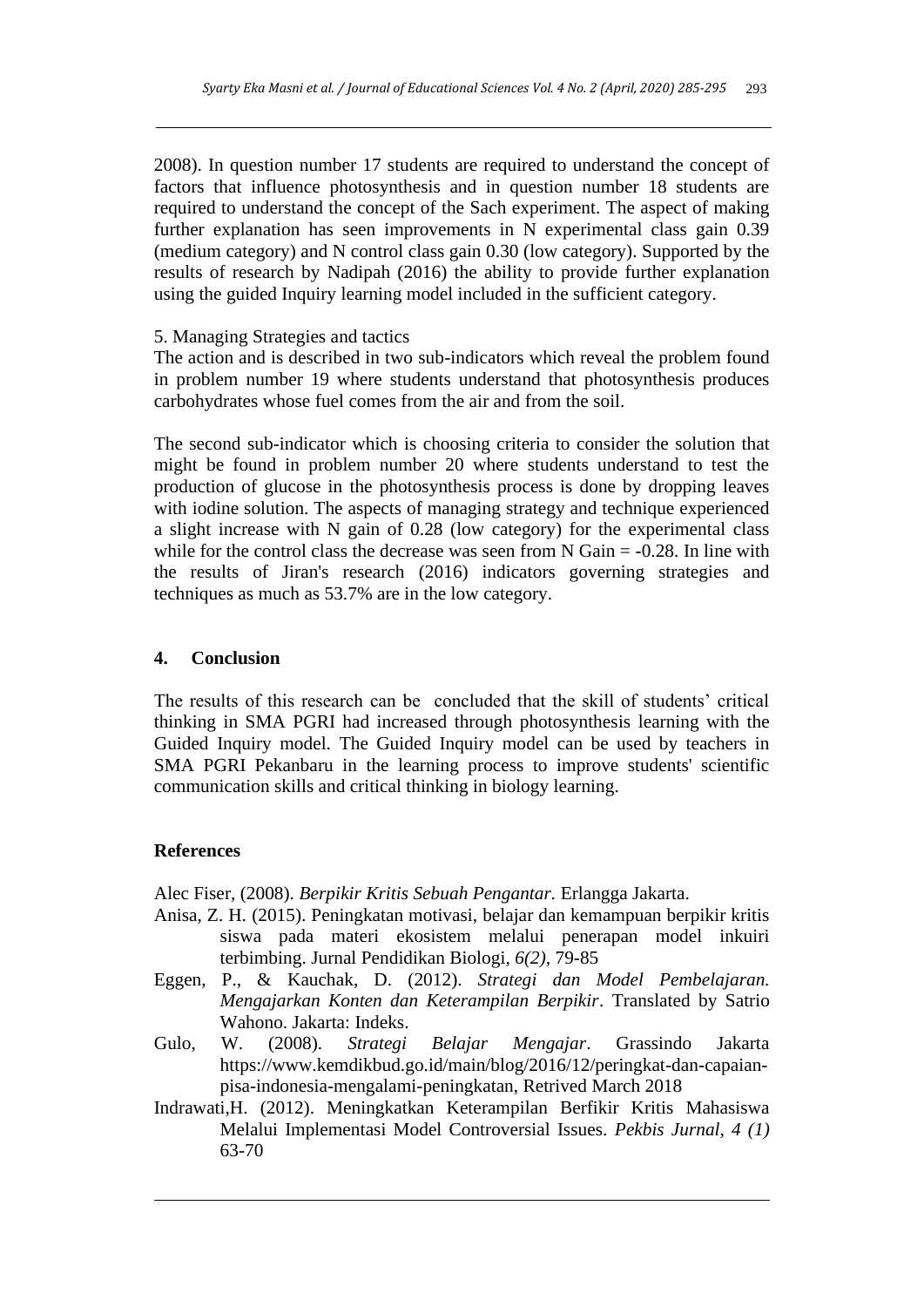Irham,F.,Indah,W.,& Ayu, P. (2016). Pengaruh Model Pembelajaran Inqury Terbinmbing terhadap KemampuanBerpikir kritis siswa pada Pembelajaran Materi Pengelolaan lingkungan di SMP Negeri 2 Tanjung Lago Kabupaten Banyu Asin *. Jurnal Bioilmi, 2 (2),* 92-101.

Jacobsen. (2009). *Method for Teaching*. Pustaka Pelajar Yogjakarta

- Jirana,T., M Amin, dkk. (2016). Analisis keterampilan Berpikir Kritis Mahasiswa pada Mata kuliah Evolusi di Universitas Sulawesi Barat. *Seminar Nasional Pendidikan dan Saintek ,* 953-958
- Kose, S. (2008). Diagnosing Studen Misconceptions, Using Drawings as A Research Method. *Word Applied Science Journal,3,* 283 - 293
- Massaro, K. (2007). "Critical Thinking Skills". Dialogue. 1-11.
- Munadhiroh. (2016). Analisis Keterampilan Membangun Keterampilan Dasar Peserta Didik Kelas XI Menggunakan Model Pembelajaran Inkuiri Terbimbing pada Materi Hidrolisis Di MA Al-Ashor, *Walisongo institutional repository,* 1 - 83
- Nadipah. (2016). Analisis Kemampuan Memberikan Penjelasan Lebih Lanjut Peserta Didik Kelas XI Menggunakan Model Pembelajaran Inquiry Terbimbing pada Materi Hidrolisis di MA Al Asrol.

Ngalimun. (2017). *Strategi Pembelajaran*. Rama Ilmu Palangka raya

- Nurfatin. (2018). Pengertian, ciri-ciri dan tujuannya.Seputar pengertian .blocspot .com diakses rabu 13 Maret 2019 pukul 13.00
- Nurhayati, Oslan, J., & Faisal. (2016). Memperdayakan Kemampuan Berpikir Kritis Mahasiswa Melalui Pembelajaran Inkuiri Terbimbing pada Mata Kuliah Biologi Dasar.*Jurnal Penelitian Pendidikan Insani, 19 ( 1 ),* 47- 55.
- Nursafiah. (2015). Tanggapan Siswa terhadap Model Pembelajaran Inkuiri Terbimbing pada Materi Fotosintesis di SMP Negeri 8 Banda Aceh *Jurnal Biotik, 3 (2),* 153-157.
- Putri, F. M. (2013). Pengaruh Penerapan Kombinasi Metode Inkuiri dan Pengajaran Timbal Balik terhadap Capaian Pemahaman Konsep dan Kemampuan Berpikir Kritis Siswa pada Konsep Dinamika Partikel.*Tesis. Universitas Pendidikan Indonesia*
- Rahmi, S. (2013). Pengaruh Penerapan Pembelajaran Berbasis Masalah pada Pratikum Fotosintesis dan Respirasi untuk Meningkatkan Kemampuan Generik Siswa Mahasiswa Pendidikan Biologi FKIP UNSRI, Makalah Seminar FKIP UNSRI
- Rusman. (2012). *Model-model Pembelajaran* , jakarta Raja Grafindo Persada
- Siti, Z. (2016). Keterampilan abad ke 21: Keterampilan yang Diajarkan Melalui Pembelajaran, Seminar Nasional Pendidikan Program Studi Pendidikan Biologi STKIP Persada Khatulistiwa Sintang – Kalimantan Barat.
- Sri, W., & Herawati,S. (2012). Perbedaan Keterampilan Mengobservasi dan Menyusun Hipotesis Siswa Kelas VIII SMP Negeri 26 Surakarta Sebagai Efek Penggunaan Strategi Guided Inguiry pada mMateri*. Seminar Nasional VII Pendidikan Biologi, 9 (1),* 286-298
- Sugiyono. (2014). *Penelitian Pendidikan* . AlfaBeta
- Tri,W.,& Sri,S. 2014. Peningkatan Kemampuan Siswa Membuat Kesimpulan dari Informasi yang Didengar Melalui Metode Inquiry. *Jurnal Managemen Pendidikan, 9 (1),* 40 - 48.